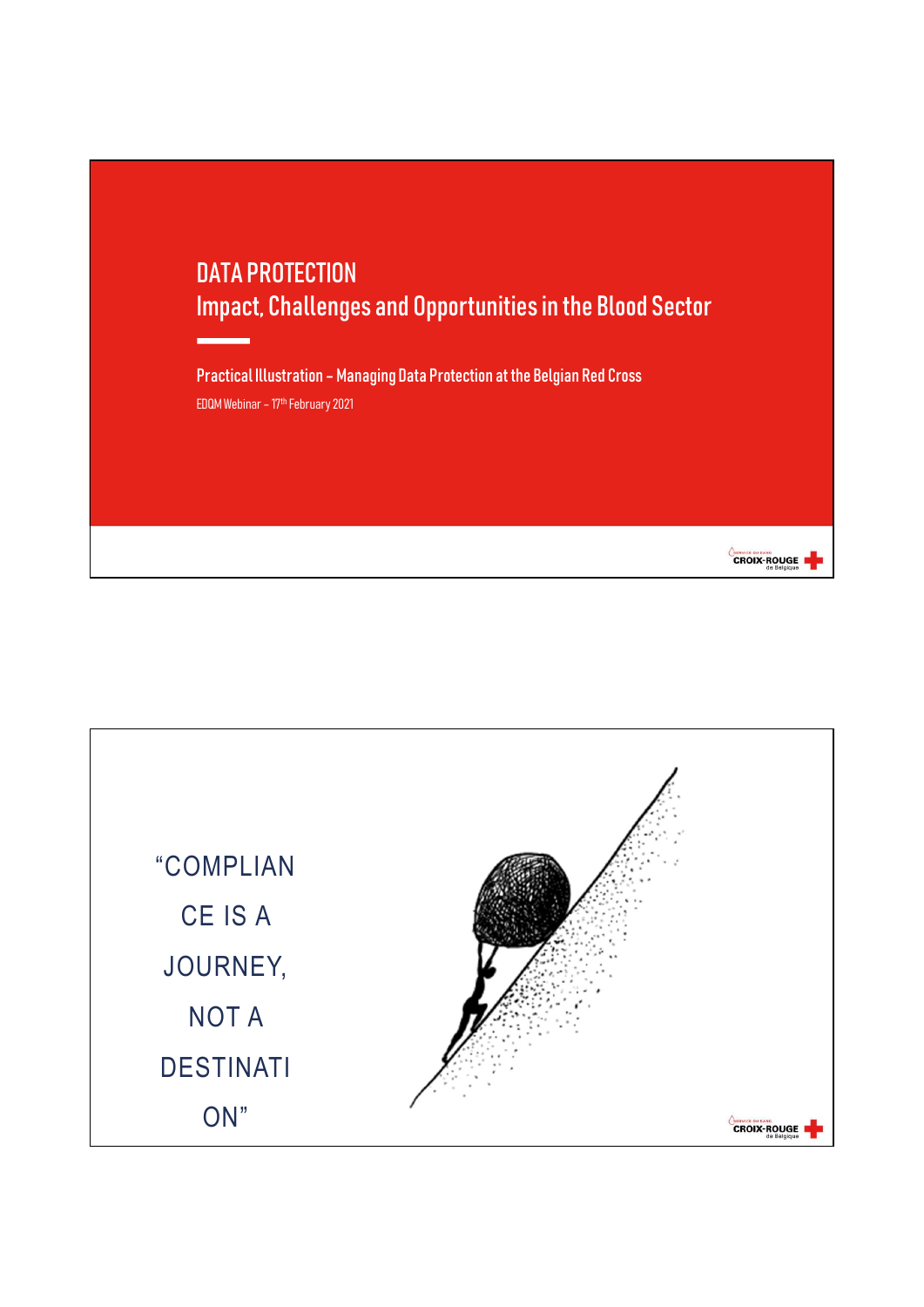

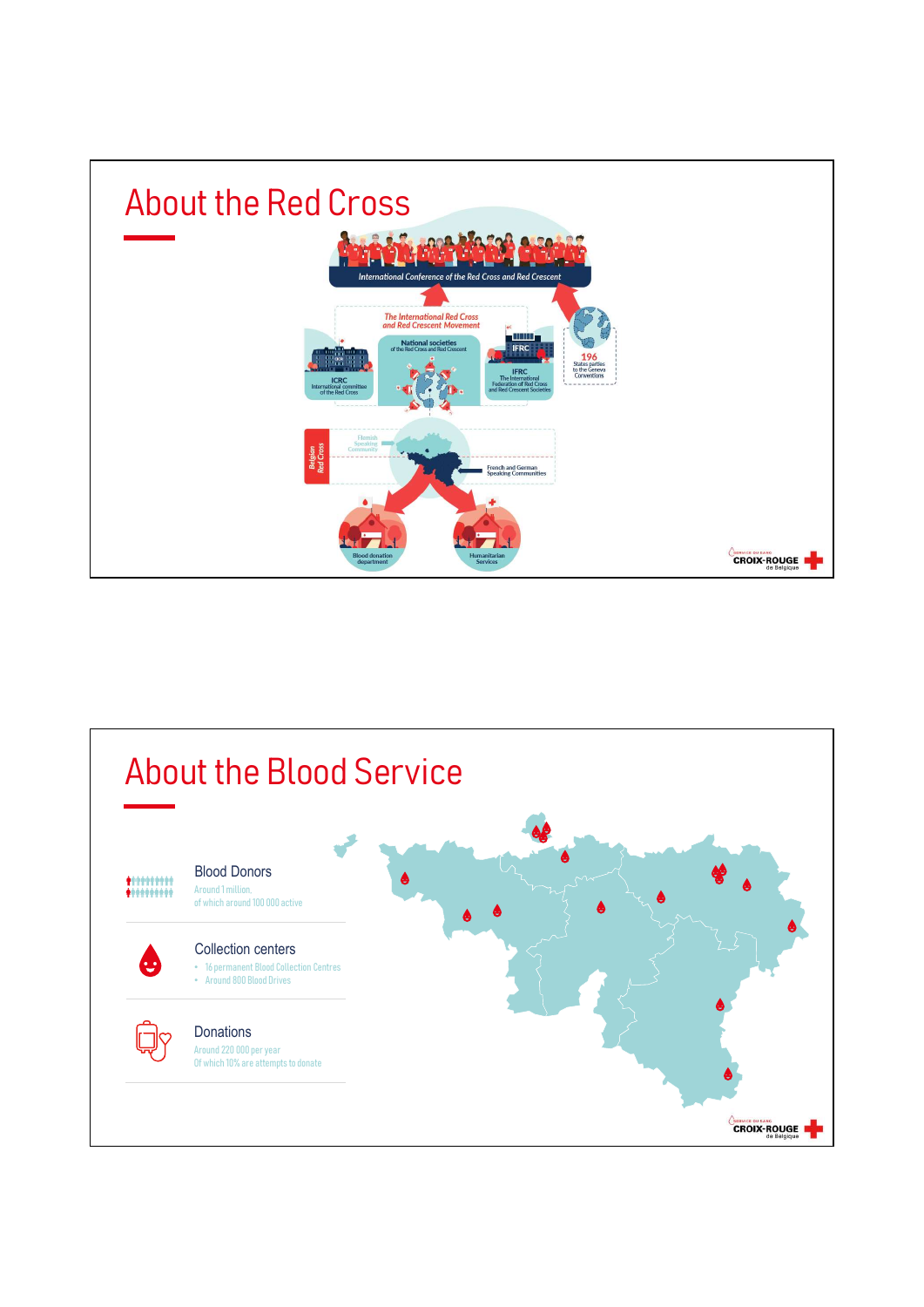|                                         |                                          |                                          | " First steps towards compliance in early 2017                      |
|-----------------------------------------|------------------------------------------|------------------------------------------|---------------------------------------------------------------------|
| MAY 2018                                |                                          |                                          | Hiring of a DPO in May 2018                                         |
| Mo<br>Tu.<br>Su<br>$\mathbf{1}$         | We<br>Th<br>$\overline{3}$<br>$\sqrt{2}$ | Sa<br>Fr<br>$\sqrt{5}$<br>$\overline{4}$ | Establishment of a team of GDPR delegates in                        |
| 8<br>$\circ$<br>15<br>14<br>13          | 9<br>10<br>17<br>16                      | 12<br>11<br>18<br>19                     | each service of the Blood Service<br>• Constant collaboration with: |
| 22<br>21<br><b>20</b><br>29<br>28<br>27 | 23<br>30<br>31                           | 24 25 26                                 | • the IT Department<br>a external legal advisor<br>$\blacksquare$   |
|                                         |                                          |                                          |                                                                     |

- 
- 
- **Establishment of a team of GDPR delegates in** each service of the Blood Service
- Constant collaboration with:
	- the IT Department
	- a external legal advisor



## each service of the Blood Service<br>
14 15 16 17 18 19<br>
21 22 23 24 25 26<br>
28 29 30 31<br> **A risk-based approach**<br> **A** risk-based approach Index a sexternal legal advisor<br>
A risk-based approach<br>
Identifying processes<br>
Scaling processing by :<br>
Yeighing the vulnerability of each process according to :<br>
Yeighing the vulnerability of each process according to :<br> ■ the public concerned the impact on the reputation of the Red Cross Belgium**CROIX-ROUGE**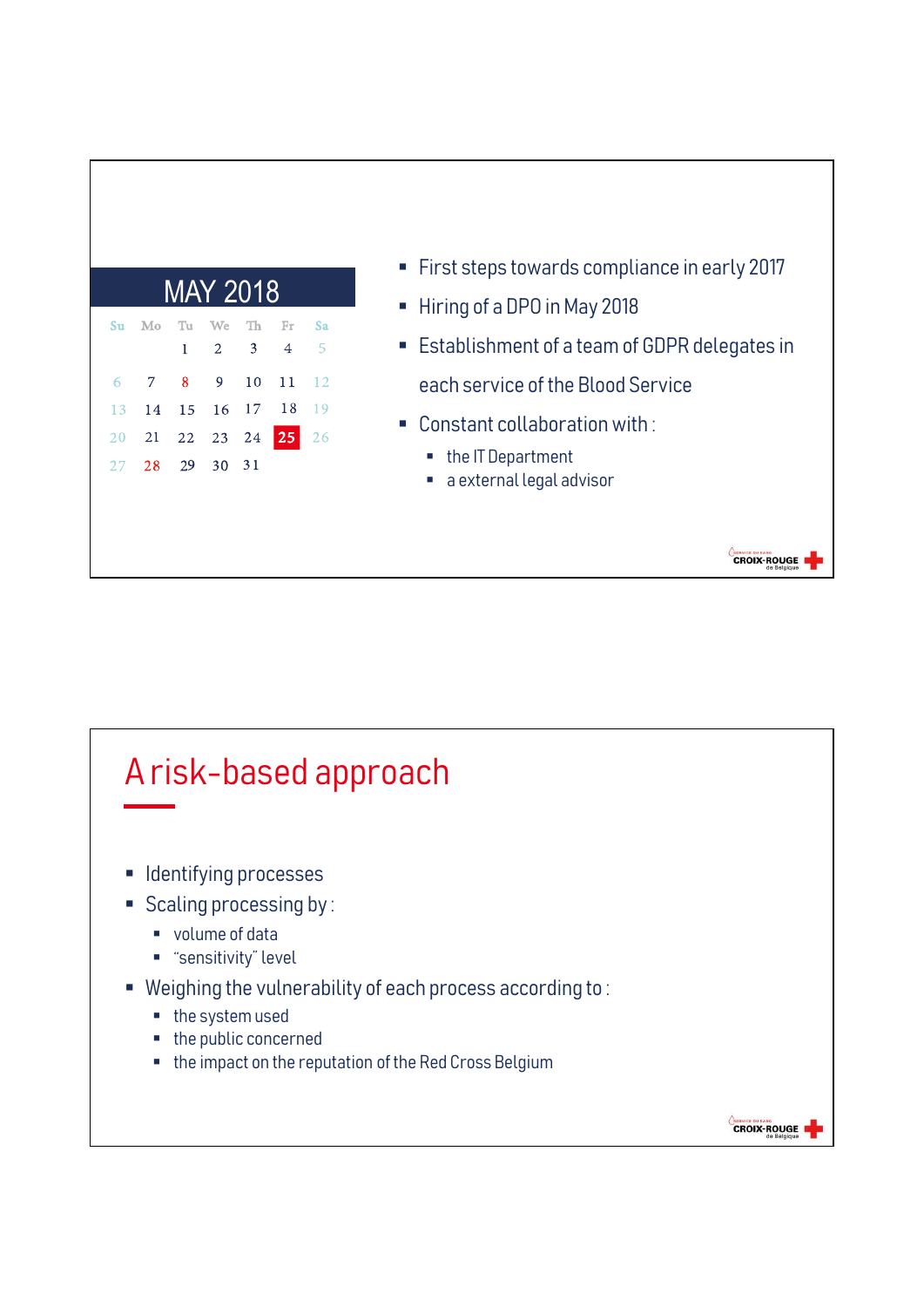

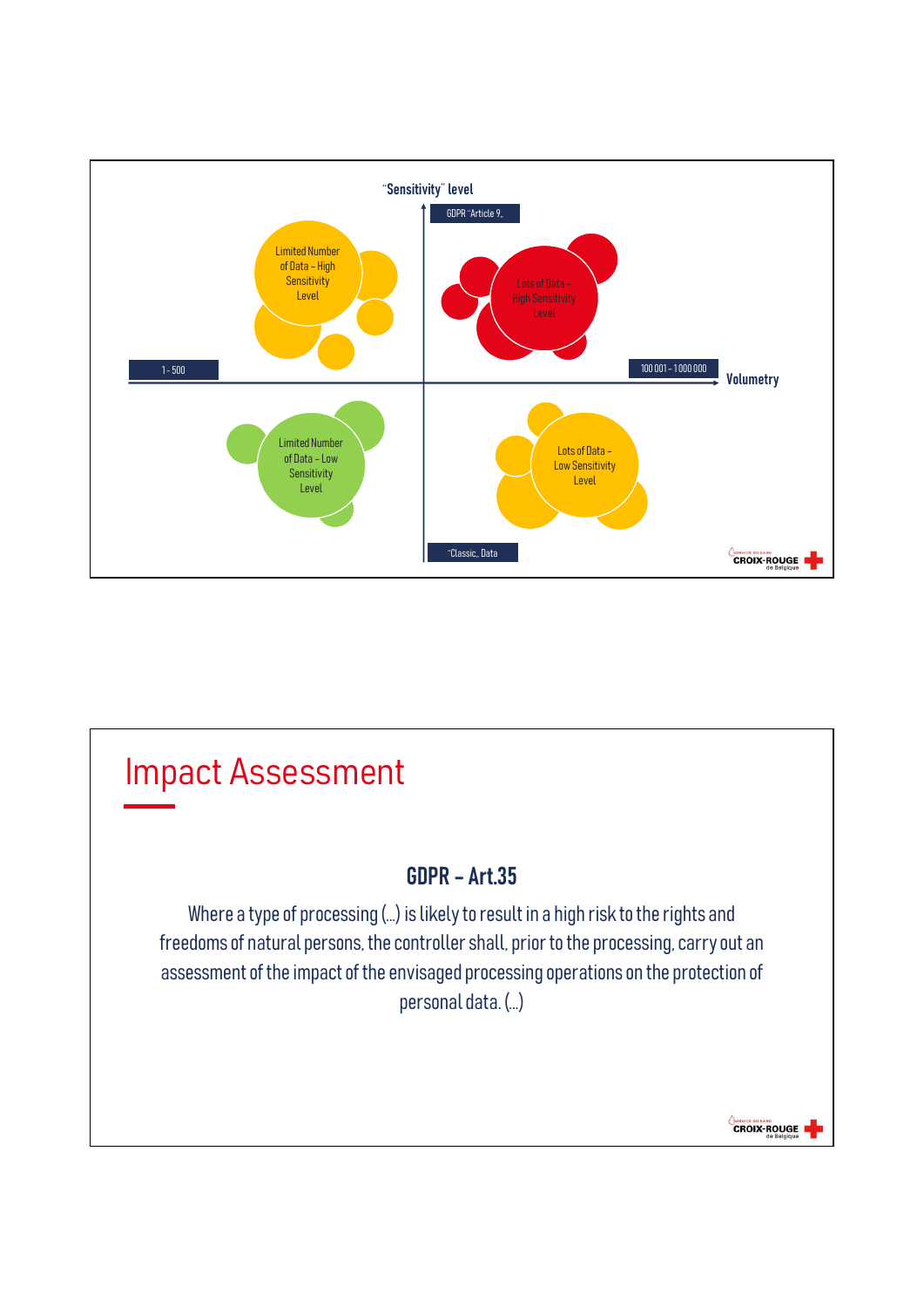## (In)formation

## $\binom{1}{1}$ **LA CROIX-ROUGE DE BELGIQUE ET VOS DONNÉES PERSONNELLES**

Ce 25 mai, le Réglement Général sur la Protection<br>des Données (RGPD) entre en vigueur et plus que<br>s'y conformer, la Croix-Rouge de Belgique y voit en sixous désirez obtenir plus d'informa<br>une opportunité d'agrandir encore

MISE À JOUR DE NOS MENTIONS LÉGALES

UN FORMULAIRE POUR EXERCER VOS DROITS

.<br>Merci pour votre confiance et pour votre p<br>nos combats quotidiens auprès des plus d



" THE HIGHEST RISK IS TO WORK WITH PEOPLE WHO DON'T KNOW THEY DON'T KNOW "

**CROIX-ROUGE** 

**Transparency** Privacy policy<br>
Pata subjects rights<br>
Pata subjects rights<br>
Pata subjects rights<br>
PONNEURS DE SANG ■ Data subjects rights request form**CROIX-ROUGE**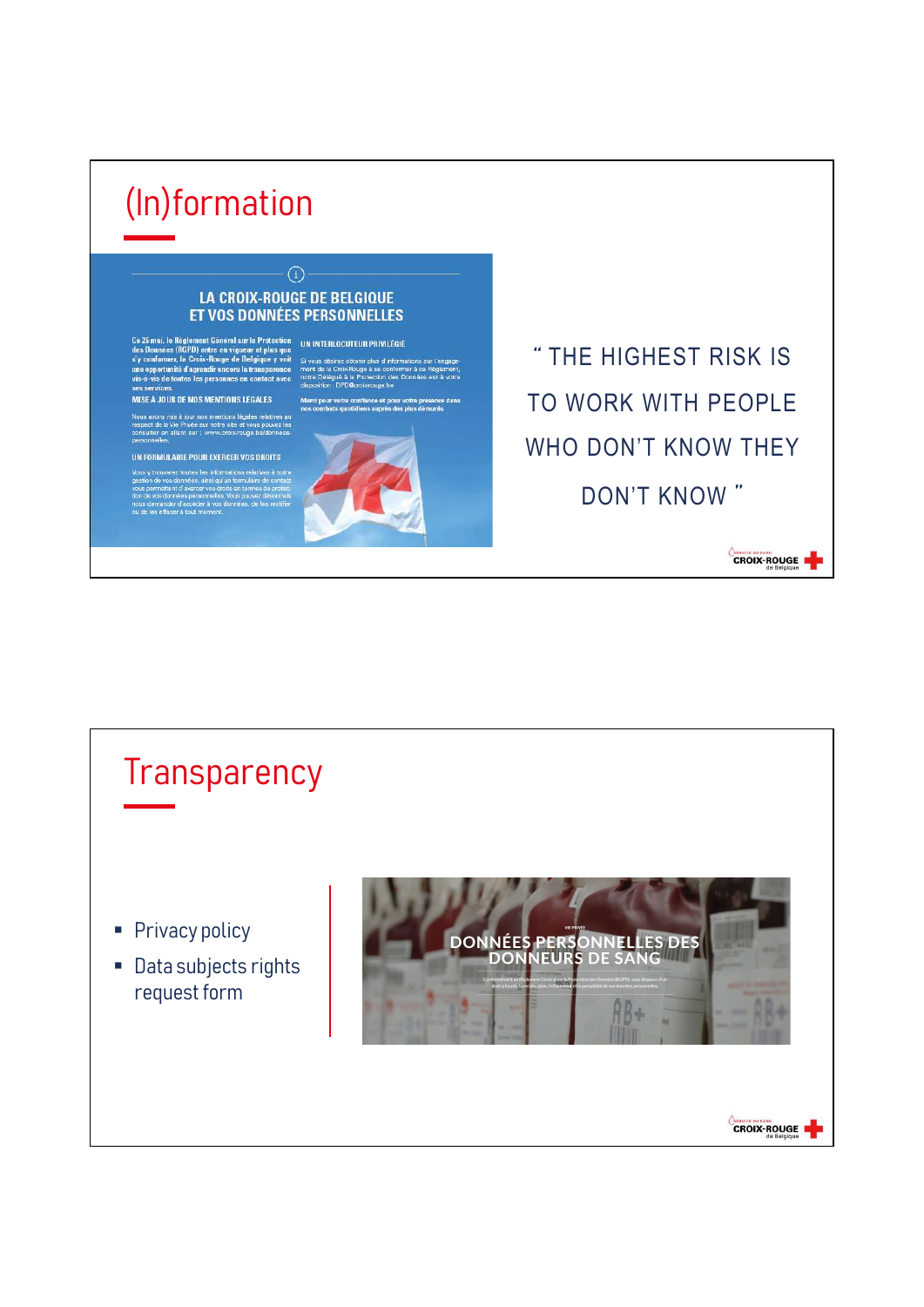

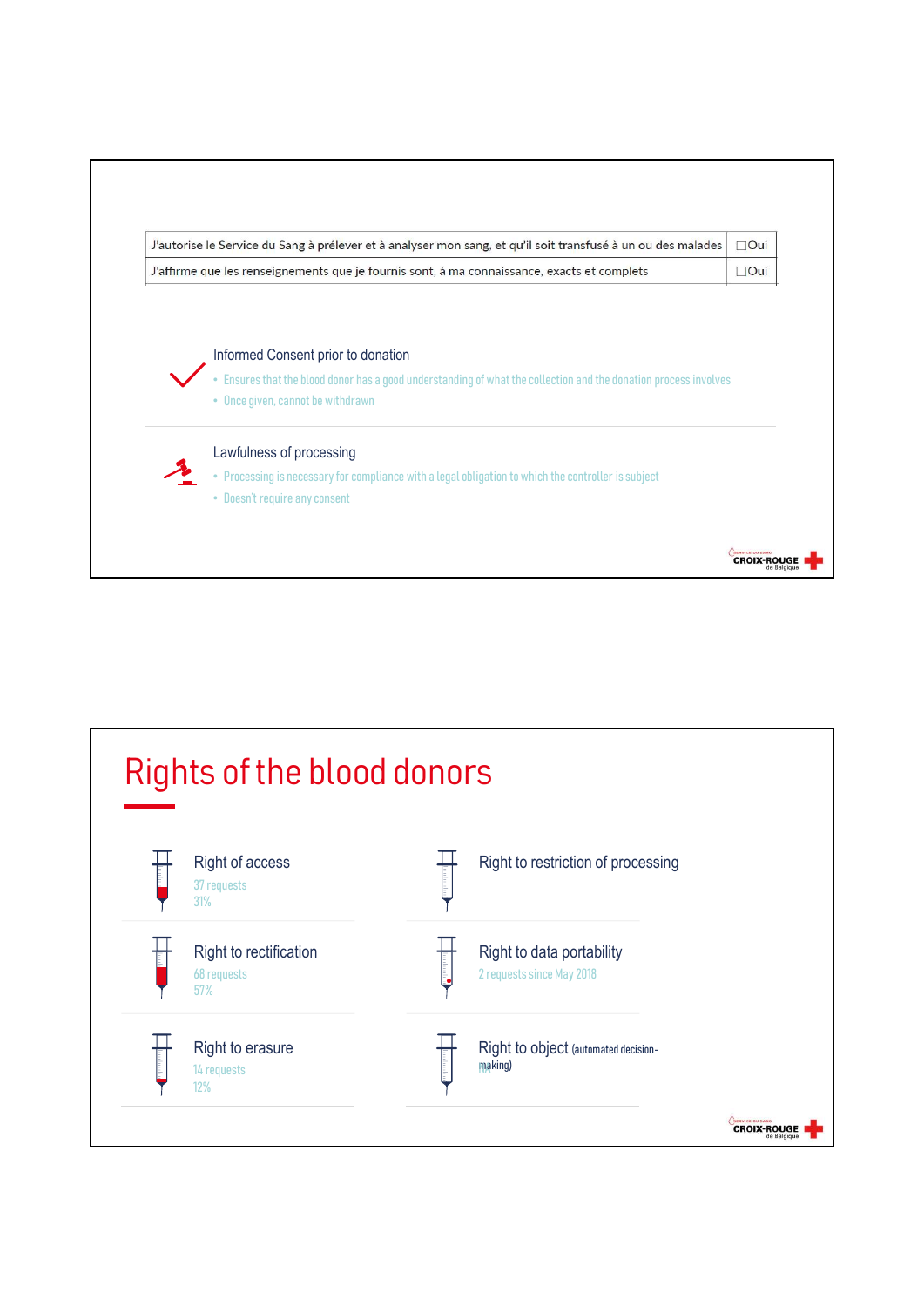